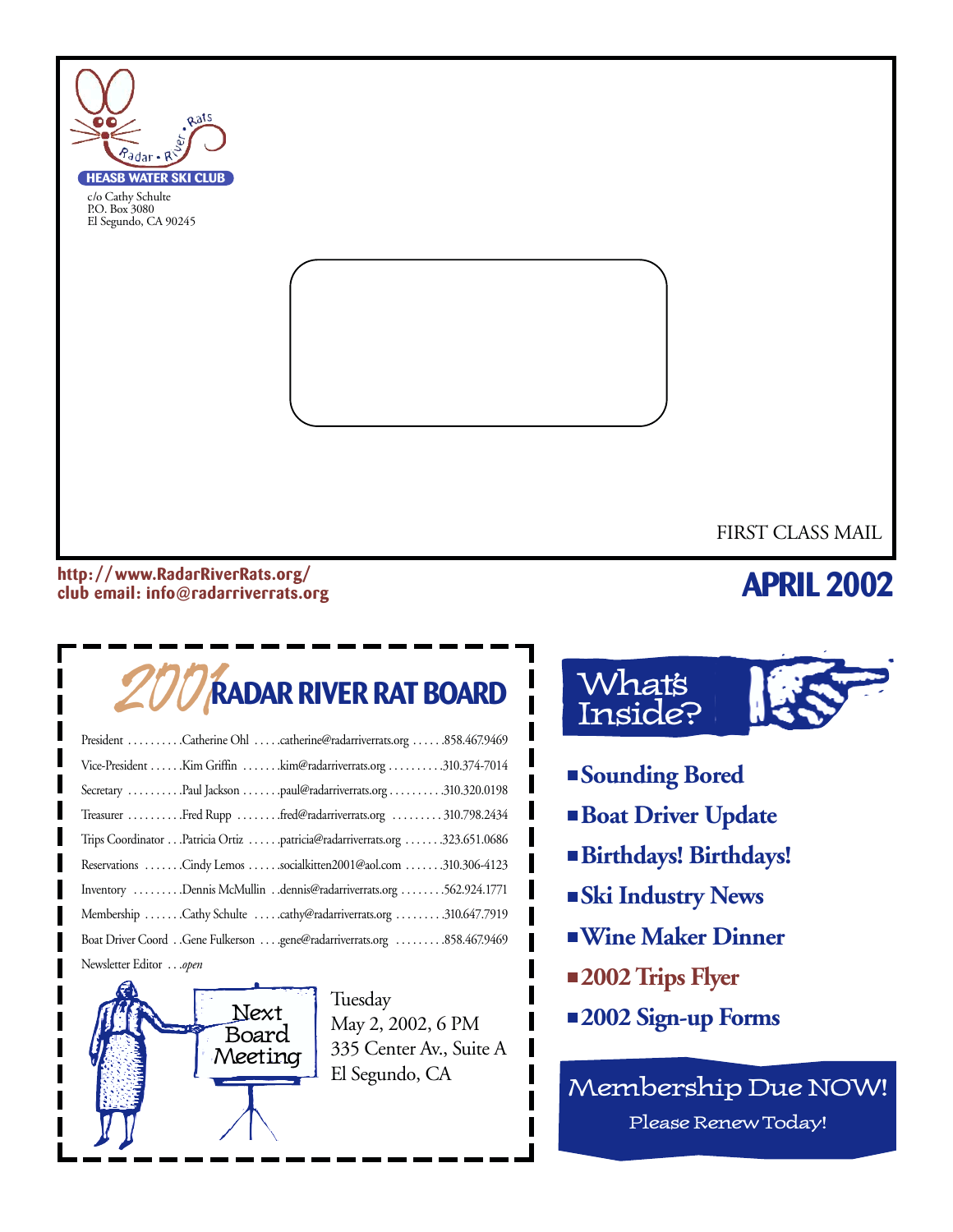# **2002 HEASB Water Ski Club Membership Application Please, ONE application form per membership type (Individual or Family)**

| Name(s):           |                               |                  |
|--------------------|-------------------------------|------------------|
| E-Mail Address: ** |                               | Business Ph: ()  |
| Birthday (Mo/Day): |                               |                  |
| Home Address:      |                               | Emergency: $( )$ |
|                    | State: $\angle$ Zip: $\angle$ | Contact:         |

\*\* Note — Email will be the tool used for most of our communication with members. **Please print clearly**.

Raytheon Payroll Number: \_\_\_\_\_\_\_\_\_\_\_\_\_\_\_\_\_\_\_\_\_\_\_\_ LOC: \_\_\_\_\_\_ Bldg: \_\_\_\_\_\_ M/S: \_\_\_\_\_\_

The membership year is from April 1 through March 31.

Please check (ONE only) the type of membership that applies to you:

\_\_\_\_\$20.00 **Single Membership**

\_\_\_\_\$50.00 **Family Membership** (three or more skiers at same address and includes skiing kids under 18)

**There is no membership fee for a non-skiing child under the age of 12. However, ALL skiers must be members, regardless of age.**

A paper copy of the newsletter is available for \$10 a year

\_\_\_\_\$10.00 **Paper copy of the newsletter sent via US Mail.**

#### **Submit application with your check payable to HEASB WATER SKI CLUB by mail to: Cathy Schulte, P.O. Box 3080, El Segundo, CA 90245**

This form must be sent to Cathy. DO NOT send this application with your trip reservation or both will be returned, which will affect your trip reservation.

I am willing to help: Yes \_\_\_\_\_\_\_\_\_ No\_\_\_\_\_\_\_\_\_

I would like to volunteer / suggest / comment:

WAIVER: I hereby, for myself, my heirs, executors and administrators waive and release any and all rights and claims I may have against HEASB Water Ski Club, Radar River Rats, Raytheon Employee Association (EA) or its representatives, agents, or board members of any and all injuries. The Raytheon Employee Association (EA) is a non-profit organization that has no association with Hughes Aircraft Company or Raytheon Systems Co.

| r.<br>$\bullet$<br>$\sim$ n $\sim$<br>uature | Date |
|----------------------------------------------|------|
| r.<br>$\mathbf{r}$<br>naturt                 | Date |

Revised 4/02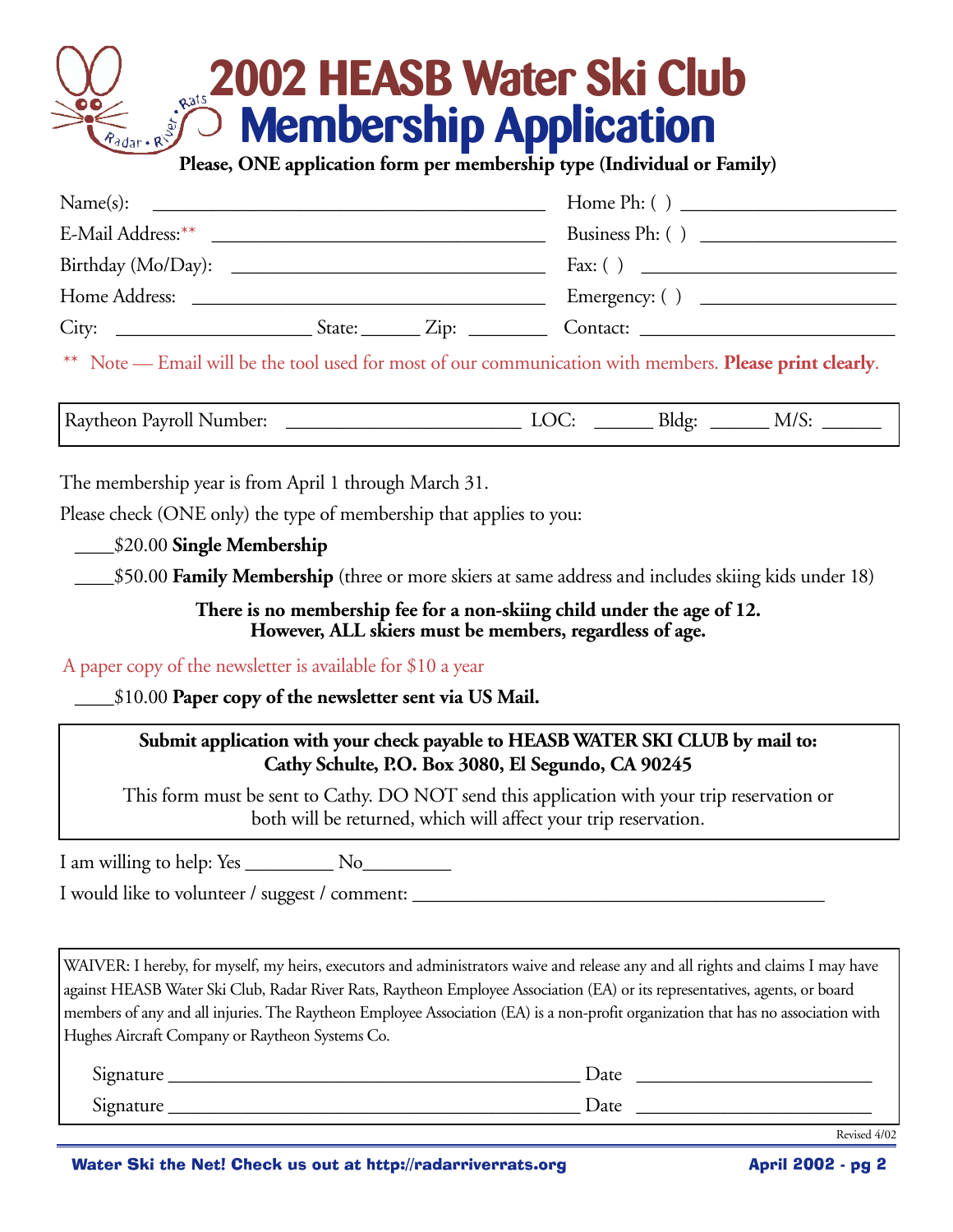# **SOUNDING BORED**

I can hardly believe that it is almost water ski season. Last year's board has already meet and made some decisions for the upcoming water ski season. There will be a couple of changes this year.

#### Newsletter—

We will be sending out newsletter via email unless you elect to pay an extra \$10 to get a paper copy. The cost of printing has risen dramatically over the last three years. Since we didn't really want to raise membership fees, we thought this would be a good compromise.

The newsletter will be in color in pdf format and you will just need to have a free copy of Acrobat Reader to open.

#### River Trips—

The trip price remains the same for the 2002 Season!

Park Moabi finally got the hook ups on the point connected. There are three available for rent. You must request them at the time you sign-up. They will be assigned on a first come first served basis and will cost an additional \$17 a night. And don't forget to bring a long extension cord.



#### Slalom Trips—

The trip price remains the same for the 2002 Season!

It's hard to believe that the Thompson's finally sold the lake. Fortunately for us, the new owners intend to run the lake pretty much as it has been run in the past. They did raise the rental fee but since we had already decided to up the number of people on a trip to 14, the trip price can remain at \$57. With only twelve of us there, our turns were coming around too fast.

The first trip to Thompson's is May 11. Slalom skiing is a great way to start the water ski season off! Don't miss it.

#### Elections—

It's that time of year again when we need to elect officers for the year. As usual all positions are open. Some folks have already come forward to offer their help. If you are interested or know of someone who is interested, please contact any board member. We need new blood! So please take the time to vote and recommend. ■

ather ne

**HAPPY BIRTHDAY TOYOU... HAPPY BIRTHDAY TOYOU...**

|                     |       |                      |      |                  | $\mathbf{F}$ |
|---------------------|-------|----------------------|------|------------------|--------------|
| <b>December</b>     |       | <b>January</b>       |      |                  |              |
| Doug Nicholl        | 12/10 | Amanda Phares        | 1/2  | <b>March</b>     |              |
| Melanie Davis       | 12/11 | Rebecca Allen        | 1/2  | James Harris     | 3/3          |
| Maury Adler         | 12/12 | Luke Laborde         | 1/8  | Patricia Ortiz   | 3/17         |
| Ray Estrada         | 12/12 | Betty Jeffery        | 1/10 | Katrina Vlachos  | 3/17         |
| Jarica Schulte      | 12/12 | Emilio H. Morales    | 1/11 | Kelly French     | 3/23         |
| Ed Howard           | 12/13 | <b>Cassie Phares</b> | 1/12 | Raquel Craig     | 3/25         |
| Edward T Mahfuz     | 12/22 | Ashley Thompson      | 1/23 | Agnes Johnson    | 3/27         |
| Debbie Dimascio     | 12/28 | Suzanne Gilbert      | 1/29 |                  |              |
| George Weaver       | 12/28 |                      |      | <b>April</b>     |              |
| <b>Trudy Ferris</b> | 12/30 | <b>February</b>      |      | Sheryl Sprenger  | 4/1          |
|                     |       | Dave Makowski        | 2/10 | Alison Smith     | 4/13         |
|                     |       | Alice Garcia         | 2/12 | Cheryl Betson    | 4/18         |
|                     |       | Kim Griffin          | 2/17 | Barbara Blakeley | 4/22         |
|                     |       | Cathy Schulte        | 2/21 | John Chun        | 4/23         |
|                     |       | Patricia Morales     | 2/27 | Nancy Clark      | 4/23         |
|                     |       | Mark Mathis          | 2/28 | Fred Rupp        | 4/30         |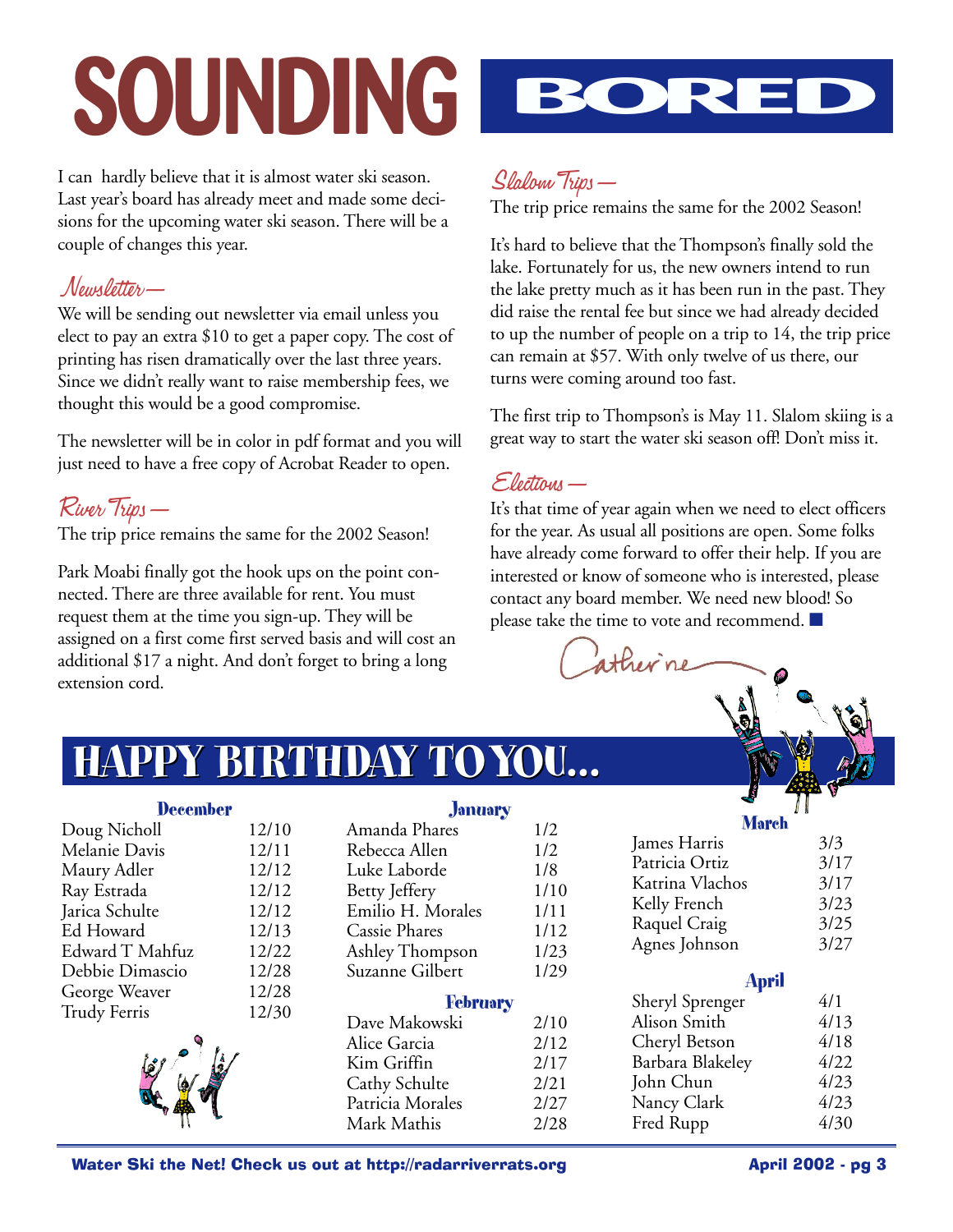# **PUBLIC AFFAIRS**

#### *by Catherine Ohl*

#### Vail Buys Heavenly, Cancels Steamboat Sale—

In a day of tumultuous activity, American Skiing Company (ASC) sold Heavenly Ski Resort to Vail Resorts (VR) for \$102 million, and canceled the long-delayed sale of Steamboat to Triple Peaks LLC. The Heavenly sale is expected to close within 30 to 90 days, pending antitrust and Forest Service approvals. The Heavenly purchase should enable ASC to continue its restructuring efforts to better achieve its goals for debt reduction.

#### Okemo Owners Outraged —

Okemo owners **Tim** and **Diane Mueller**, expressed their disappointment at American Skiing Company for pulling out of the deal to sell Steamboat Springs. They had accommodated ASC's request for a temporary postponement, never having an inkling that ASC was going to breach their agreement.

#### Aspen to Require Helmets for Ski School—

The Aspen Skiing Company put into effect a new rule requiring all ski school kids six and under to wear helmets for the rest of the season. The new rule was in place on March 23 and is the first of its kind at a major mountain resort. Aspen will watch closely for reaction as the company considers taking the rule one step farther by encompassing all kids 12 and under for next season.

#### Winter Park to Post Profit—

Winter Park Ski Area expects to post a profit of at least \$1 million this season, compared to a loss of \$2.3 million last year. The resort credits better snowfall and conservative management for the improvement.

Winter Park has assured Denver officials that despite the turnaround, the city's planned private partnership with Intrawest is still the best way to ensure the resort's long-term viability. Denver officials chose Intrawest to run and develop Winter Park over the next 60 years.

#### Vail Founder Struck With Cancer—

Vail founder **Pete Seibert** has been diagnosed with cancer of the esophagus. The cancer was first found in October when it was also discovered it had travelled to his lungs. Subsequent chemotherapy has controlled the lung tumors and Seibert is undergoing radiation for the esophageal cancer.

#### Utah Resort Land Sold—

United Park City Mines (UPCM), owner of the land upon which Deer Valley and Park City sit, has announced the sale of their company for \$81.3 million to Capital Growth Partners.

UPCM, which started out as a mining company, also owns two other potential developments in the Deer Valley area, Flagstaff Mountain Resort and Bonanza Mountain Resort. It is primarily these two parcels that attracted Capital Growth Partners who are planning on developing the sites, complete with luxury houses, condominiums, hotels and retail space.

#### Mont Blanc Tunnel Re-Opens—

The Mont Blanc Tunnel between Chamonix in France and Courmayeur in Italy finally reopened in March. Passenger vehicles re-entered the tunnel just under three years after it closed following the catastrophic fire which raged for two days and claimed 39 lives. The re-opening came after nearly six months of speculation of eminent reopening which at one time included the belief that it might happen before the start of the current ski season.

#### Zermatt's Lift Companies Merge—

Zermatt's three mountain railway companies have approved of a merger agreement which is to usher in a new epoch for the world famous Swiss resort. The merger of the railway companies with the sports area of Gornergrat-Monte Rosa-Bahnen being added leads to the formation of one of the largest aerial cableway company in Switzerland. The new company will remain in the possession of the people of Zermatt. ■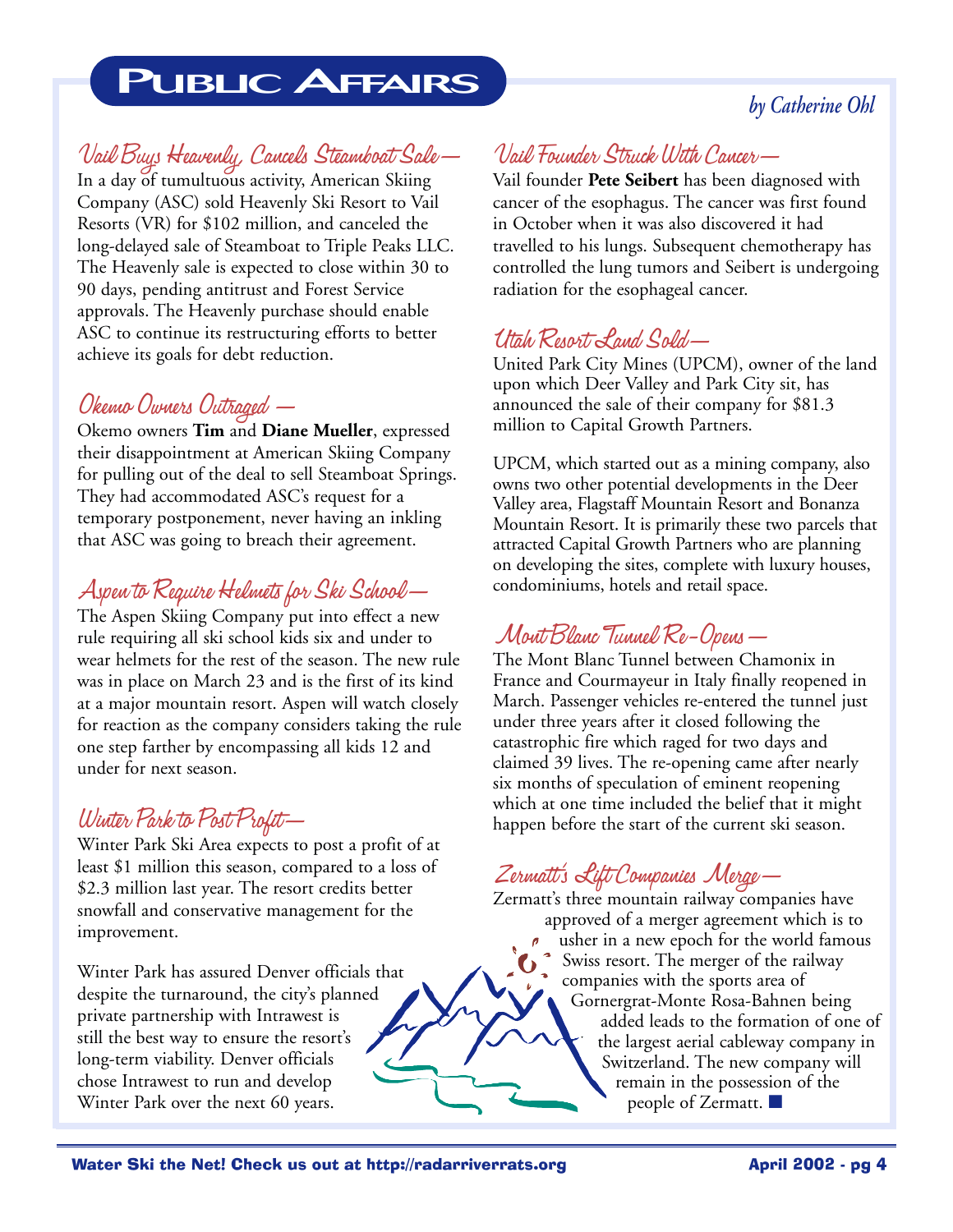

*The Mammoth Pass—*

It's back—bigger and better than ever! The Dual Mountain \$399 Season Pass for 2002/2003 is

good at both Mammoth and June Mountains!

Mammoth is keeping the 2002/2003 Value Pass price at \$399 but now you can ski or ride at two mountains. Plus you get 50% discounted lift tickets for up to 5 days at other Intrawest Resorts (Blackcomb/Whistler, Copper, etc.) Check out MammothMountain.com for the other great benefits of the Value Pass.

This incredible 2002/2003 season pass is available for a limited time. The Mammoth Value Pass 3 is on sale April 1, 2002, starting at 7 AM through May 31, 2002. New pass holders can start using their 2002/2003 Value Passes on May 1, 2002. To buy a pass Call 800.MAMMOTH or visit MammothMountain.com. ■



The initial queue for next year has been established— **Catherine Ohl**., **Paul Jackson**, **Bob-Tom Thompson,** and **Dave Makowski**. We averaged 2 boat per trip in 2001.

#### New Boat Drivers—

Please welcome our new boat drivers for next year — **Mark Mathis, Larry Davis** and **Gary Cann**. I promise you that it will be another great water ski season.

#### Boat Driver Sign-up—

I will be sending out the paper work for the boat drivers in the next week or so. Again, I will be giving hats and shirts to those who get their forms back to me in a timely manner. ■

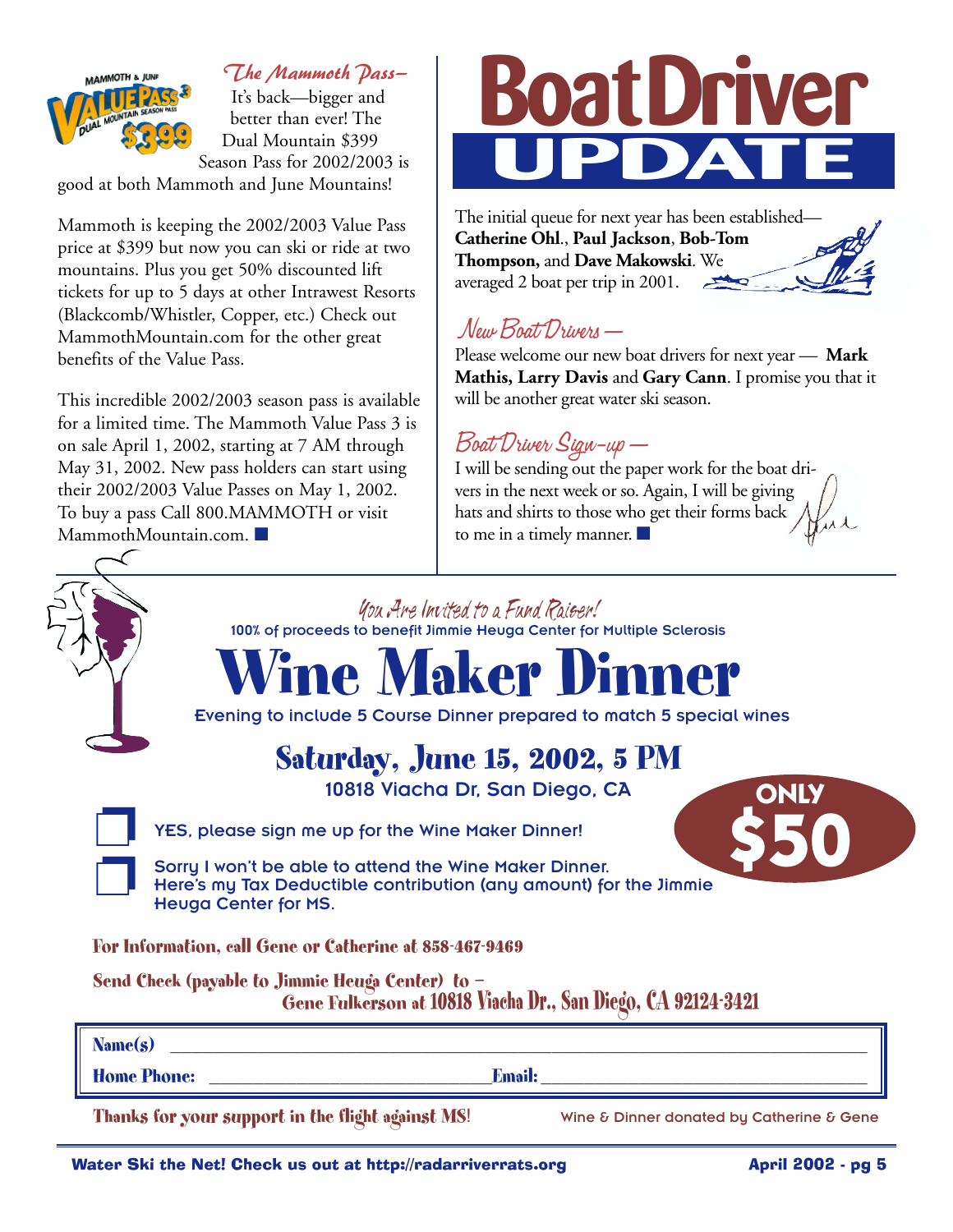

# **SLALOM TRIPS**

# 1 Day Water Skiing at Thompson's Ski Ranch

May 11 • July 20 • August 17 • September 14

## **\$57 skiers / \$20 non-skiers**

Intermediate to Advanced Skiers

Alcohol NOT Allowed



## **THOMPSON SKI RANCH SLALOM TRIP**

To get on the waiting list, make checks payable to the HEASB WATER SKI CLUB and send to**: Catherine Ohl, 10818 Viacha Dr., San Diego, CA 92124-3421** (One form per person per trip) For information, contact Catherine at rats@acatmeowz.com or 858-467-9469

| NAME:                |                                                                                                                                                                                                                               | TRIP DATE: VALUE AND TRIP DATE:                                                                                                                                                                                                        |
|----------------------|-------------------------------------------------------------------------------------------------------------------------------------------------------------------------------------------------------------------------------|----------------------------------------------------------------------------------------------------------------------------------------------------------------------------------------------------------------------------------------|
| HOME PHONE: NOTE:    |                                                                                                                                                                                                                               | WORK PHONE: NORTH PHONE                                                                                                                                                                                                                |
| <b>HOME ADDRESS:</b> |                                                                                                                                                                                                                               |                                                                                                                                                                                                                                        |
|                      |                                                                                                                                                                                                                               |                                                                                                                                                                                                                                        |
|                      | HAC ADDRESS LOC: The contract of the contract of the contract of the contract of the contract of the contract of the contract of the contract of the contract of the contract of the contract of the contract of the contract | BLDG: The contract of the contract of the contract of the contract of the contract of the contract of the contract of the contract of the contract of the contract of the contract of the contract of the contract of the cont<br>M/S: |
|                      |                                                                                                                                                                                                                               |                                                                                                                                                                                                                                        |

Water Ski the Net! Check us out at http://radarriverrats.org **Access April 2002** - pg 6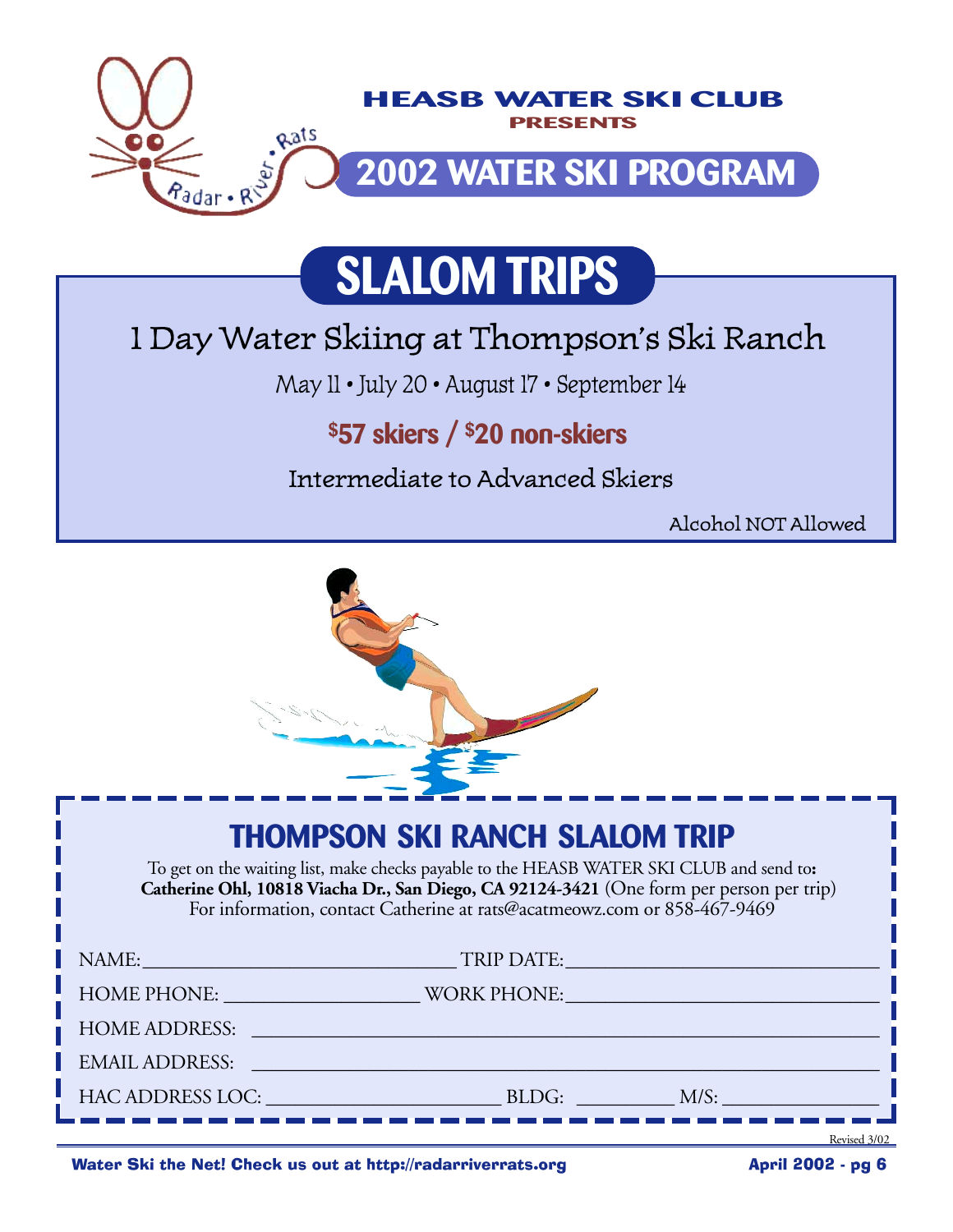# **2002 HEASB Water Ski Club Reservation Application**

(Please, ONE reservation form and ONE check for EACH person EACH trip)

| Circle Trip Date: 6/7-9 6/21-23 7/12-14 7/26-28 8/9-11                                             |                |  | 8/23-25 9/6-8 9/20-22 10/4-6 10/18-20 |  |
|----------------------------------------------------------------------------------------------------|----------------|--|---------------------------------------|--|
|                                                                                                    |                |  |                                       |  |
| Home Addr:                                                                                         |                |  |                                       |  |
|                                                                                                    |                |  |                                       |  |
|                                                                                                    |                |  | Phone: ()                             |  |
|                                                                                                    |                |  |                                       |  |
| My reservation is for the following: ________Water skier \$89 _________Non-skier child (5-11) \$18 |                |  |                                       |  |
|                                                                                                    | Non-skier \$42 |  | Child (4 and under) \$0               |  |

#### **Make check payable and send with this form to: HEASB WATER SKI CLUB, P.O. Box 3080, El Segundo, CA 90245**.

Reservations must be received two weeks before the trip. Cancellation must be received IN WRITING AT LEAST TWO WEEKS before trip date. No substitutions without the Trip Coordinator's permission. The HEASB Water Ski Club reserves the right to reject a reservation. For further information, call Cindy before 9 pm at (310) 306-4123.

#### **REQUIRED CARPOOL INFORMATION (your form may be returned if not complete)**

The Trip Coordinator will arrange carpools for those wishing to travel with the club. First priority is given to vehicles pulling boats or hauling supplies. Volunteer drivers are needed to provide the remaining transportation, taking AT LEAST two passengers and/or food/drinks. Each passenger will pay the carpool driver for transportation expenses, an amount determined by the driver (typically \$10-\$24). Most carpools leave the LA area on Friday after work and arrive at Park Moabi around midnight. Drivers of arranged/ approved carpools will be reimbursed for campground fees AFTER the trailer's packed on Sunday, about 2 pm. Your request for a specific carpool is not guaranteed. Carpools will be non-smoking.

| I agree to carpool as arranged/approved by the Club.                                                                          |  |       |        |  |
|-------------------------------------------------------------------------------------------------------------------------------|--|-------|--------|--|
| NOTE: If you choose not to carpool, you will be required to pay campground fees (\$18 per night or \$6 per day use).          |  |       |        |  |
| I am available to drive my vehicle to the river.                                                                              |  |       |        |  |
|                                                                                                                               |  |       |        |  |
| • Air conditioned? ________________ Total # of people you can take including driver:                                          |  |       |        |  |
| • In addition, I have room for: #cases drinks: _________ #coolers: ______ #bags food: _____                                   |  |       | #skis: |  |
| I prefer a ride to the River. Carpool Driver Preference:                                                                      |  |       |        |  |
| • How much gear will you bring? Ski: ______________ Chair (type): ______________                                              |  | Tent: |        |  |
| • Other bulky items?                                                                                                          |  |       |        |  |
| I would like a hookup on the point:                                                                                           |  |       |        |  |
| • A limited number of hook-ups are available. They will be assigned on a first signed-up basis. Extra cost is \$17 per night. |  |       |        |  |
| I am willing to be a trip leader (reimbursement will be based on people count up to \$89 per trip leader).                    |  |       |        |  |

#### **MEMBERSHIP**

You must be a member of the HEASB Water Ski Club. The membership fee and application MUST be sent to Cathy Schulte at the location listed on the membership form. **(DO NOT INCLUDE MEMBERSHIP WITH THIS FORM.)**

I have paid my membership fee: \_\_\_\_\_\_\_ (Initial) (Non-skiers aged 0-11, membership not required)

#### **WAIVER MUST BE SIGNED AND ACCOMPANY PAYMENT**

I am aware that participation in the RADAR RIVER RATS' events, has, in addition to the usual risks, dangers and hazards associated with travel, water skiing, air chairing, skurfing and boating, including, but not limited to: boarding, riding and disembarking boats; changing weather conditions, exposed rock, earth, trees or other natural objects; the condition of the water, skis and boats; impact or collision with other skiers, boaters, jet skiers; the failure to ski safely or within one's own ability or within designated areas; negligence of other skiers, boaters and jet skiers and negligence on the part of the organizations or their staff. I am also aware that the risks, dangers and hazards referred to above exist throughout the area and that many are unmarked. I FREELY ACCEPT AND FULLY ASSUME ALL SUCH RISKS, DANGERS AND HAZARDS AND THE POSSIBILITY OF PERSONAL INJURY, DEATH, PROPERTY DAMAGE OR LOSS, RESULTING THEREFROM.

**PARTICIPANT** (Please print clearly) **SIGNATURE** (Parent if under age)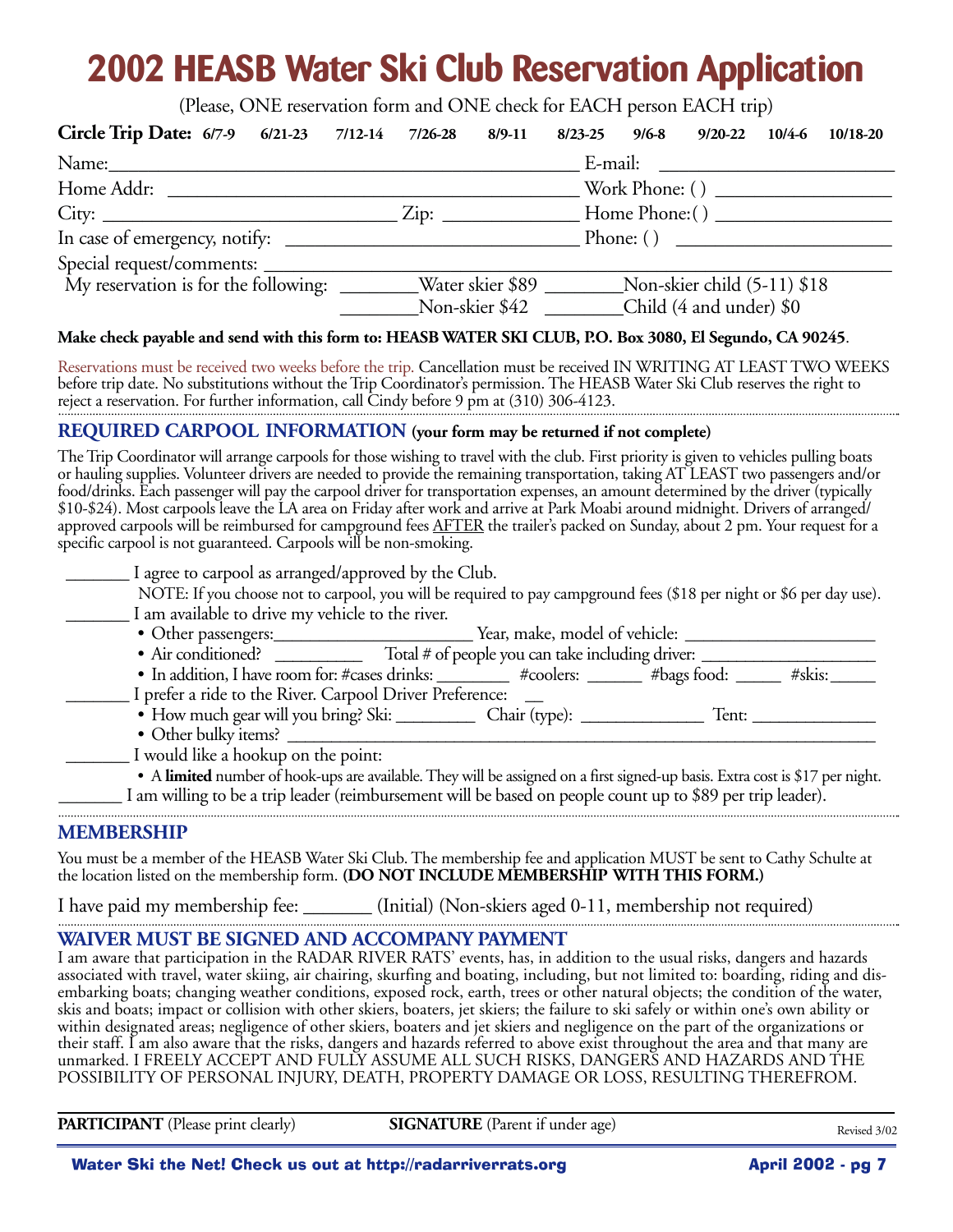

# **COLORADO RIVER TRIPS**

2 Days Water Skiing Sandy Beaches • Camping Ski Equipment Food • Beer • Wine • Soda

**2002**

**Dates**

June 7-9 June 21-23 July 12-14 July 26-28 August 9-11 August 23-25 September 6-8 September 20-22 October 4-6 October 18-20

# **\$89 skiers / \$42 non-skiers / \$18 children (5-11)**

Everyone is Welcome. Beginner to Expert, Family and Friends.

#### **For Information and Applications:**

**River Skiers:** Patricia (323) 651-0686 (Before 9:00 pm) or PatriciaOrtiz1@juno.com

**Boat Drivers:** Gene (858) 467-9469 or boats@radarriverrats.org

Revised 03/01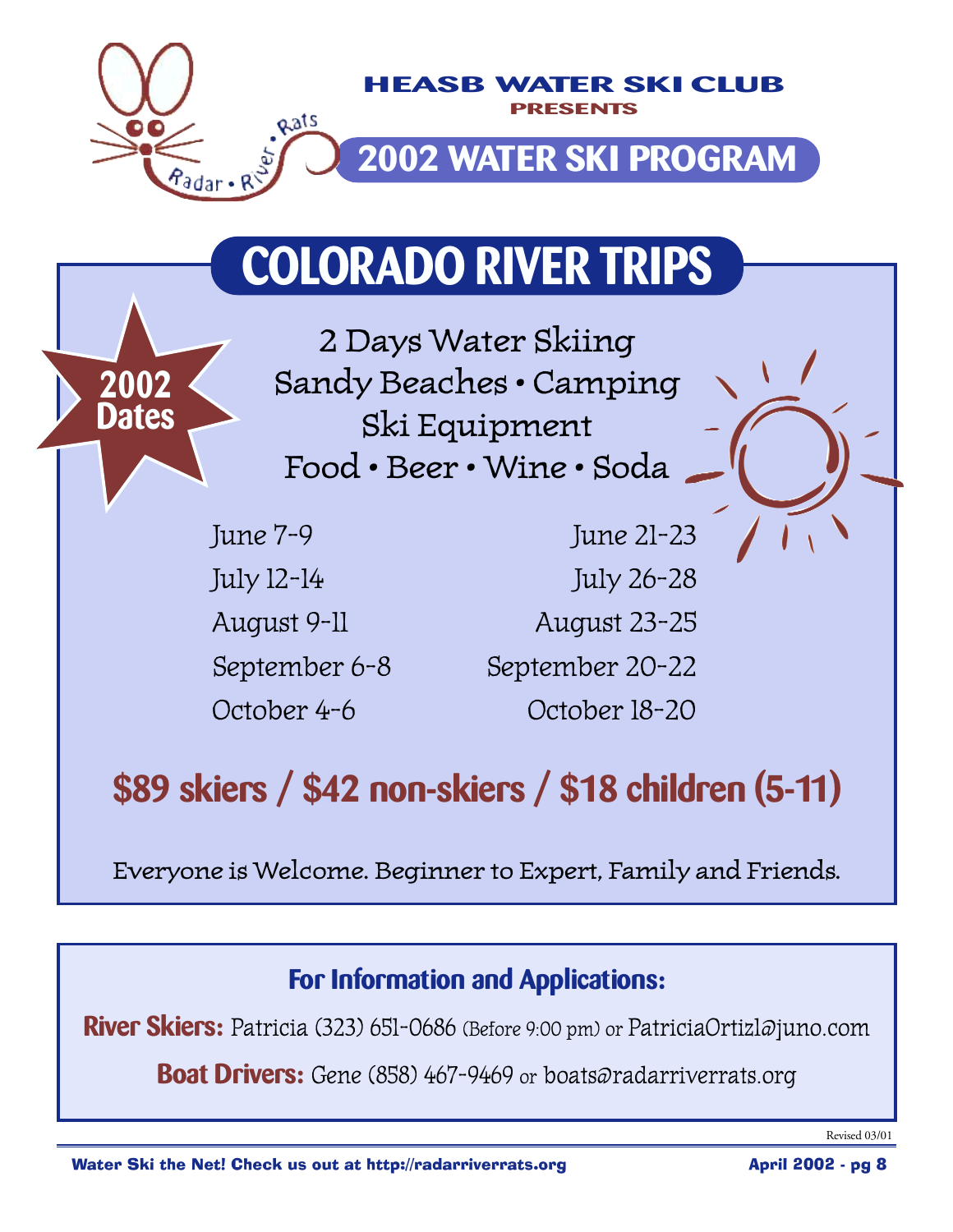

We have reached the close of very successful Water Ski Season. It is now time to look for those of you who would like to lead the Radar River Rats through another fantastic year in 2000.

The following are the HEASB Water Ski Club board positions that will be voted on in February and the positions that will be appointed by the new board. All elected and appointed positions are up for grabs. WE NEED YOU!

- The **PRESIDENT** is responsible for the general supervision, direction, and control of the affairs of the Club; presides at all Club meetings; maintains contact with HEASB and must be an employee of either Hughes Electronics, DirecTV or Raytheon Systems Company.
- The **VICE-PRESIDENT** takes over when the president in unavailable; is the parliamentarian of the Club; is in charge of the publicity for the Club, Election and Endof-Season Party.
- The **SECRETARY** takes and keeps the minutes for all Club meetings; keeps a current updated version of the Club By-Laws, guidelines & forms; takes over for Treasurer when absent.
- The **TREASURER** is the custodian of the Club money; keeps a records of the Club inventory; issues a financial report and budget annually; fills in for the secretary when absent.

The following is a list of the appointed board positions which you can volunteer for:

- The **MEMBERSHIP CHAIRMAN** collects membership dues and applications; keeps an updated list of members; prints labels for Club mailings. Currently, the data base is a File Maker Pro application suitable for either a MAC or a PC.
- The **NEWSLETTER EDITOR** is responsible for getting a monthly newsletter out.
- The **BOAT DRIVER COORDINATOR** works with the boat drivers and Trip Coordinator in assigning the boat driver(s) for any given weekend water ski trip.
- The **INVENTORY CONTROLLER** procures inventory items (beer, soda, paper goods, staples, etc.) at reasonable prices; maintains an accurate record of inventory; and arranges for inventory to be sent to the river for each trip.
- LASTLY, BUT MOST IMPORTANTLY, the **TRIP COORDINATOR** is in charge of trip sign-ups; sends out confirmations; processes cancellations; selects trip leader(s); sets up carpools; cross checks sign-ups with memberships; gives final trip accounting to the treasurer.

The positions are not all consuming and the work only lasts for 6 months. The old board will available to help –we are not disappearing but we would just like to see new people get involved. If you are interested in one of the Rat's Board Positions or know of someone who would be perfect for any of the above listed jobs, just let us know

**Please vote by returning the enclosed Ballot to Patricia Ortiz, P.O. Box 3080, El Segundo, CA 90245.** ■